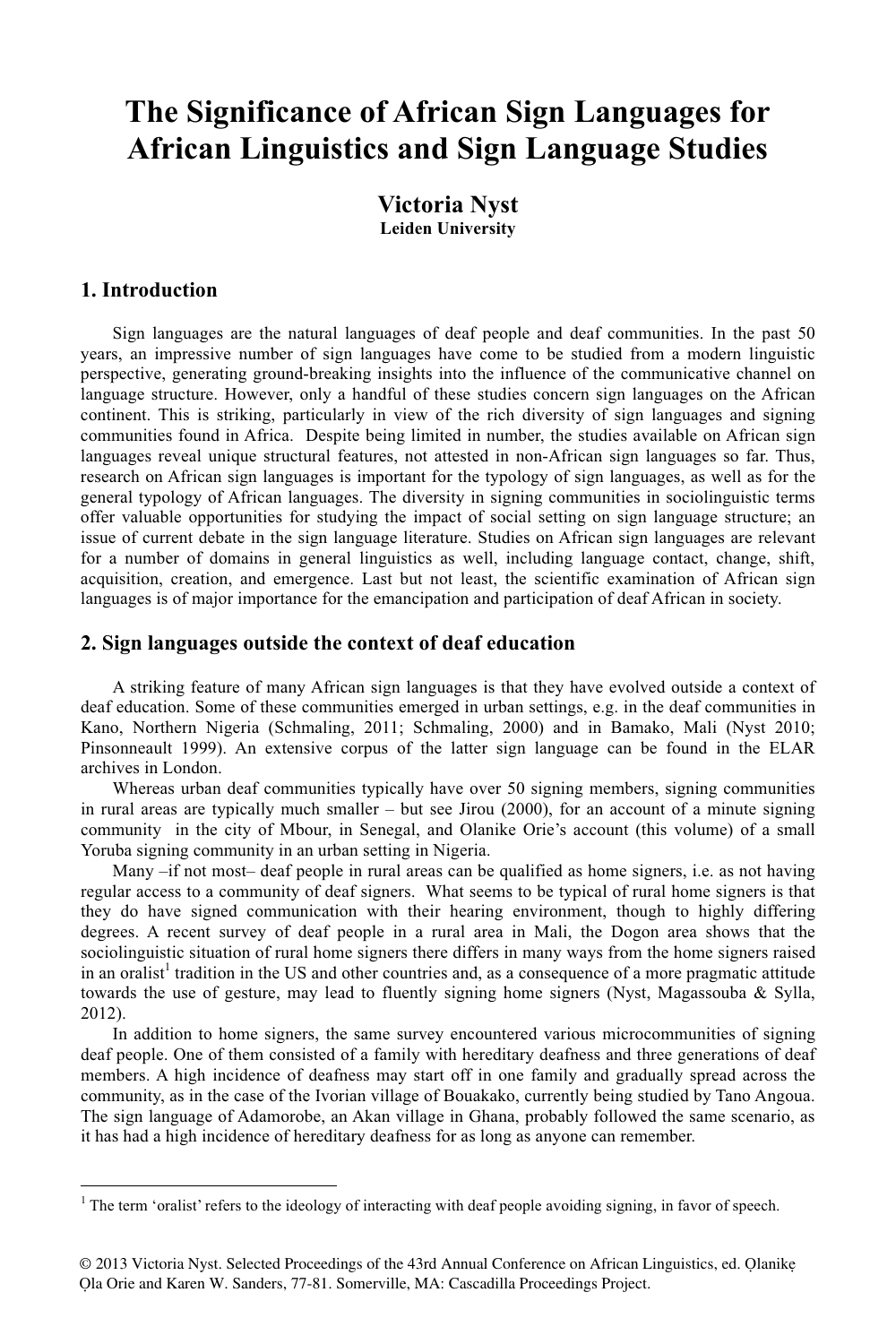A descriptive analysis of this sign language revealed a number of striking features that set this sign language apart from most sign languages studied so far (Nyst 2007). One of these differences is found in the expression of intransitive motion, which seems to be almost universally expressed by a system of entity classifier predicates (Schembri 2003). These predicates consist of a handshape that typically represents a size and shape of the moving entity, e.g. an upright extended index for a person or a flat hand for a car in NGT (Zwitserlood 2003). The motion event is virtually mapped on the signing space in front of the signer, which thus becomes like a miniature representation of the event space.

Apparently contrary to all sign languages of large Deaf communities studied so far, Adamorobe Sign Language (AdaSL) does not use a system of so-called 'entity classifiers' to express motion or location in space. Instead, it uses generic directional signs, optionally in a series with one or more manipulation or manner verbs. The class of generic directionals seems to be closed, consisting of FROM, TOWARDS, PATH, ENTER, and ABRUPT-MOTION. Directionals are neutral with respect to transitivity or control, as illustrated by the example in (1), where the first instance of the directional FROM indicates intransitive motion and the second instance has a transitive reading, i.e. giving.<sup>2</sup>

#### (1) TOMORROW **FROM** CASSAVA **FROM\_2<sup>3</sup>**

'Tomorrow I will leave (for my farm and then) give you cassava'

The cause of the motion expressed by a generic directional is often interpreted in context. It can also be disambiguated by a preceding manner or manipulation verb. A preceding manner verb generates a reading of the motion as intransitive or internally caused, as illustrated by the glosses in bold in (2). A manipulation verb generates an interpretation of the motion as transitive or internally caused, as in the example in (3).

(2) **RUN ENTER-room** LOCK

'I ran into the room and locked the door.' (3) SCHOOL SMALL FINISH INDEX\_1 **TAKE ABRUPT**-Accra

'She will finish her school soon and then I will send her to Accra.'

Interestingly, AdaSL has a motion verb and a manipulation verb that seem to mark just internally caused motion and manipulation, respectively. The sign MOVE is frequently found to precede generic directionals, referring to a wide variety of internally caused motion events, including fleeing, flying, crawling, etcetera, as illustrated in examples (4-6).

- (4) CAT MOVE FROM 'The cat fled.'
- (5) INDEX\_laptop MOVE CLIMB\_up 'He climbed up (inside the drainpipe).'
- (6) SEE MOVE FLY\_left '(The bird) saw (the cat) and flew (inside the house).'

The sign TAKE is even more frequent and refers to an equally wide variety of externally caused motion events. These two signs, MOVE and TAKE, seem to have grammaticalized into markers of internally and externally caused motion.

 $\overline{a}$ 

 $2^2$  The glosses of the relevant signs are in bold print.

<sup>&</sup>lt;sup>3</sup> Markings preceding or following an underscore in front or after a gloss respectively signal a spatial inflection.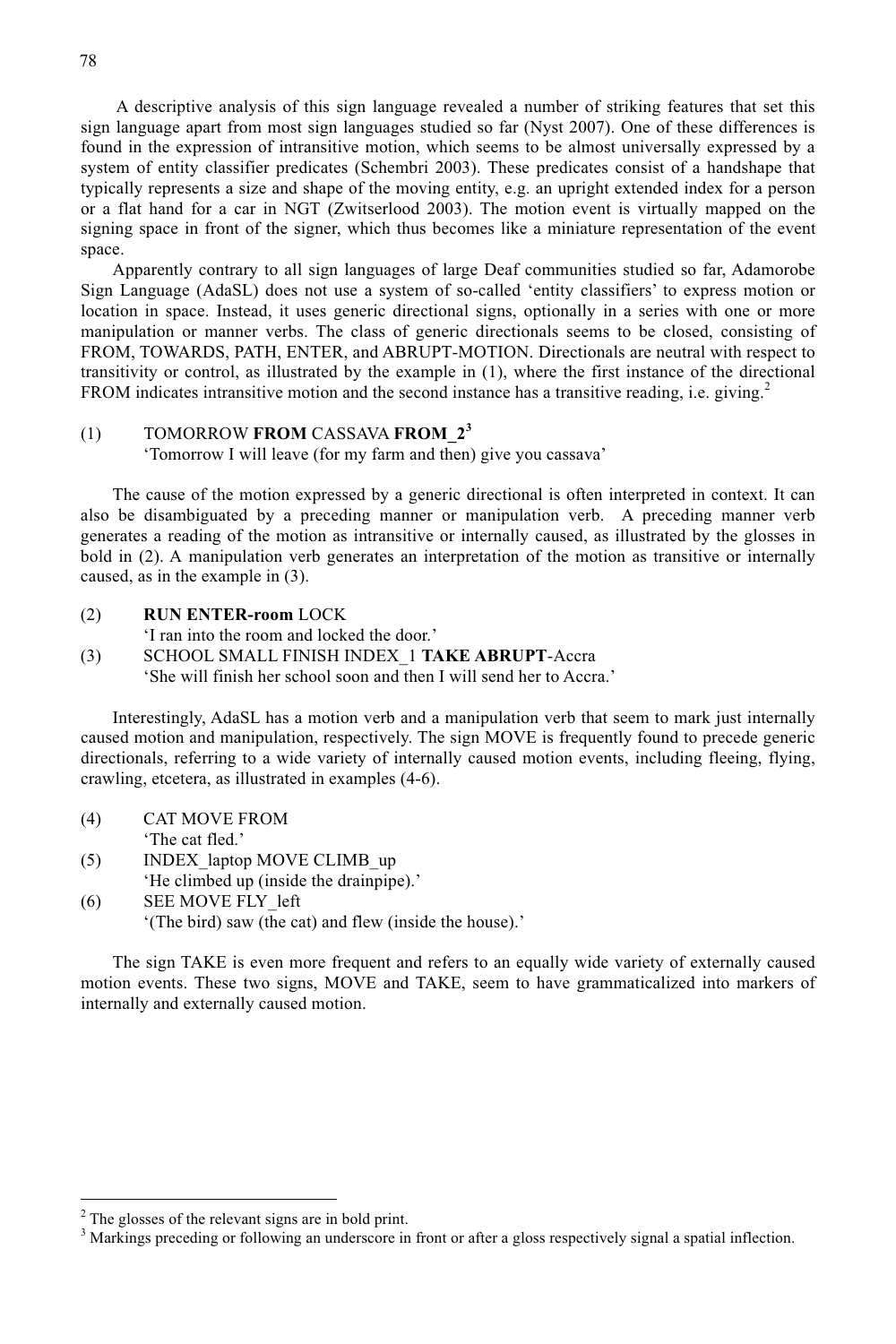



Figure  $1$  – The sign TAKE Figure  $2$  – The sign MOVE

The sequential nature of its expressions of motion set apart AdaSL from all sign languages of large deaf communities studied so far, which are renowned for using highly simultaneous classifier constructions to express motion and location (Schembri 2003). It is likely that the high proportion of hearing AdaSL signers with Akan as their dominant language is in part accountable for this, as the verb series used in AdaSL bear convincing resemblance to a subset of the serial verb constructions found in Akan. For details of this analysis, see Nyst (2007).

This may not be the whole story, as the patterns found in the expression of motion in AdaSL are to a large extent shaped by two strong tendencies in iconic mapping, i.e. a preference for entity depiction and a preference for life-size mappings. After a short introduction of iconicity in sign languages, I will discuss the implications of these iconic tendencies for the systematic use of entity classifier to express motion.

Iconicity, i.e. perceived resemblance between the form of a sign and its meaning, is a powerful structuring force in many, if not all, sign languages. However, how iconicity takes shape may differ from one (sign) language to another. For example, where the Sign Language of Guinea -Bissau (SLGB) sign for 'elephant' refers to the ears of the animal, the AdaSL sign represents it trunk (see figure 3). Variation in the choice of the image used to represent a concept is often driven by extralinguistic factors. For example, the Dutch sign for 'sheep' represents the wool on the body of the sheep; the AdaSL sign represents its slaughtering. Cross-linguistic variation in iconic signs may also result from more language-internal factors. Thus, both the AdaSL and the Dutch signs for 'elephant' represent the trunk of the elephant. However, whereas in the AdaSL sign a curved index hand moves away from the nose, in the Dutch sign the hand takes the shape of the letter C and virtually traces the outline of the trunk.



Guinea-Bissau Sign Language<sup>4</sup>



Adamorobe Sign Language

Figure 3- The sign for 'elephant'

 $\overline{a}$ 

Whereas variation in the choice of the represented image is clearly determined by cultural, environmental or other extra linguistic factors, little is known as to what governs the variation of the latter type, i.e. the selection of formal elements of the language to represent a particular image.

<sup>&</sup>lt;sup>4</sup> From (Martini and Morgado 2008), printed with permission of the author.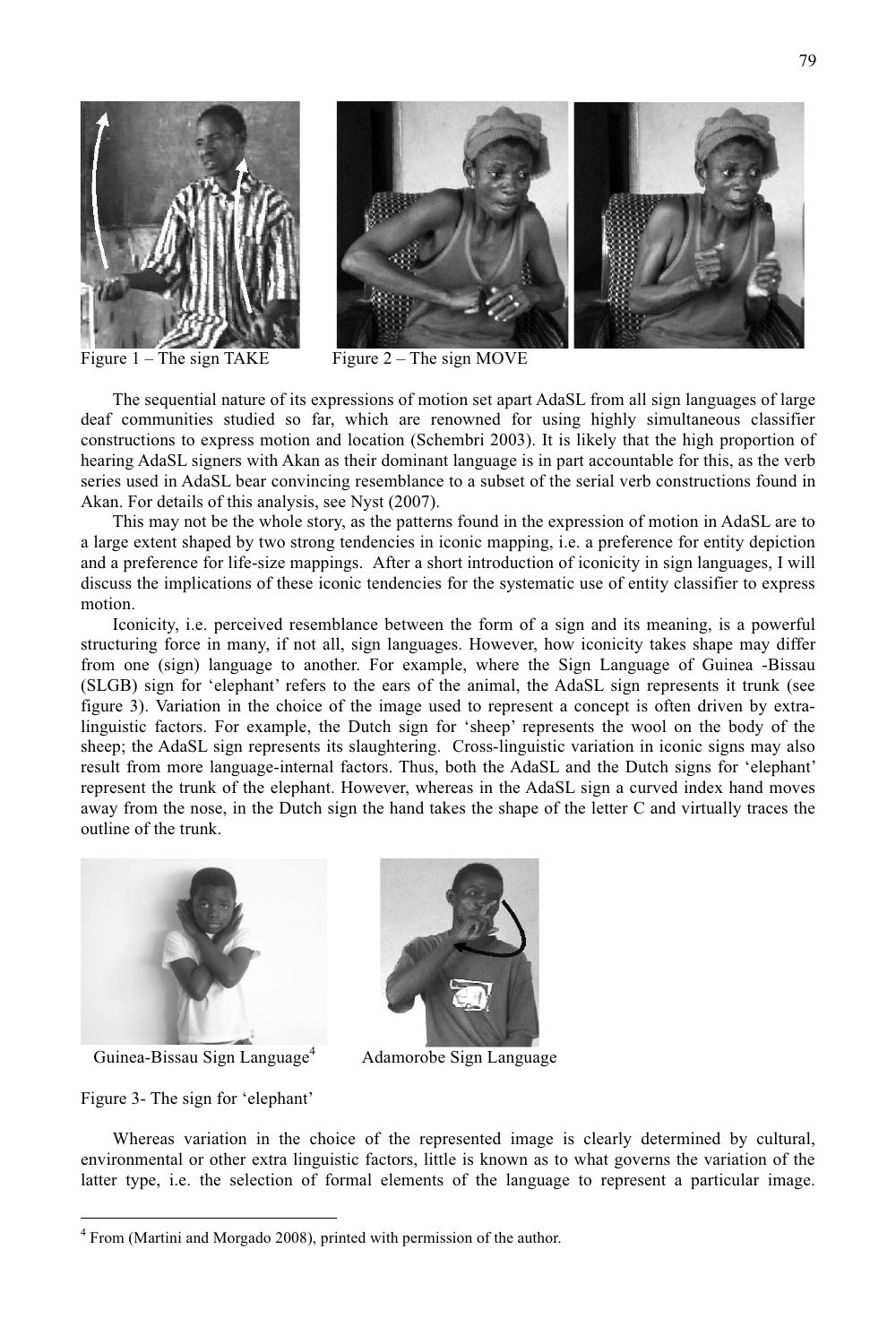Research on ideophones in spoken languages shows that these iconic forms (despite displaying unusual phonotactic patterns) roughly conform to the phoneme inventory of the language they are part of (Dingemanse 2011) . Logically, the same could hold for iconic forms in sign languages too, i.e. that iconic signs are represented by formal elements that are drawn from the set of phonemic building blocks of sign languages, i.e. the set of distinctive handshapes and orientations, location, movements and optionally non-manual elements (Taub 2001). However, in view of the considerable overlap that seems to characterize the phoneme inventories of sign languages studied so far, one would expect less variation in signed than in spoken languages at the level of the matching of formal elements on mental images (cf. Engberg-Pedersen, 2004).

Compared to the sign languages of large Deaf communities studied so far, AdaSL seems to have a relatively small set of phonemic handshapes. Using the same criteria for determining distinctivity, AdaSL was found to have 7 distinctive handshapes against 31 distinctive handshapes for Sign Language of the Netherlands (Kooij, 2002; Nyst, 2007). This difference in handshape inventory offers the possibility to see whether and how handshape inventories influence the shape of iconic signs. More in particular, whether and how the phonemic handshape inventory of a language affects the selection of formal elements for the iconic representation of mental images.

The main difference in iconicity between the NGT and AdaSL signs for 'elephant' mentioned before is that the C shaped hand in the NGT sign virtually traces the outline of the trunk, whereas the curved index finger in the AdaSL sign virtually becomes or embodies the trunk. An examination of over 400 AdaSL signs for the type of motivation used -including outlining and embodiment-revealed that the difference between the signs for 'elephant' actually represents a pattern. The AdaSL signs that were examined most frequently used the strategy of embodiment to depict a mental image. Unfortunately, there are no comparable frequency studies of depiction types available for other sign languages. However, there seems to be a consistent difference between AdaSL and NGT in the depiction of round objects, whereby NGT typically opts for tracing or showing the outline with an open, round handshape, and AdaSL typically choses to depict through embodiment by a round handshape (a fist or the - inherently cylinder shaped - index or forearm), e.g. in the signs for 'bottle', 'egg', 'cup', 'moon', and 'cord', or the aforementioned signs for 'elephant'. Where depiction through embodiment is not felicitous, AdaSL typically resorts to using a different motivation altogether.

At first sight, there seems to be a straightforward relation between the preference for embodiment in the depiction of round shapes and the set of phonemic handshapes in AdaSL. This set contains no open handshapes in which the thumb is opposed, without touching the opposed fingers, such as the socalled C hand (for an illustration see the handshape in the NGT sign for 'elephant' in figure 3). It is precisely this type of handshape that seem to be commonly used for tracing the outline of a virtual entity. Thus, lacking this type of handshape, AdaSL is forced to look for alternative ways of depicting mental images, one may conclude. An alternative reading of the relation between the handshape inventory and iconic strategies or devices in AdaSL is that this language – for one reason or the otherdisfavors the use of outline depiction, and as a result, the typical outlining handshapes did not become part of the handshape inventory. Indeed, this latter analysis seems to be the more correct one for at least two reasons. Firstly, AdaSL has one distinctive handshape that seems to be commonly used in outlining signs in other sign languages, i.e. the /O/ hand. However, in AdaSL, this handshape is used to depict manipulation of a small object, whereby the focus is on the contact between the fingers and the thumb, and not on the resulting round shape of the hand.

Given the virtually universal use of a system of entity classifier in sign languages and AdaSL's preference for entity depiction in lexical signs, one would naturally expect AdaSL to also use a system of entity classifiers in its expression of motion. Instead, AdaSL uses a series of action and directional signs. Contrary to entity classifier verbs, the directional sign has a fixed handshape, irrespective of the type of moving entity. The absence of a system of entity classifier constructions for the expression of motion is however explained by another major tendency in iconic mapping in AdaSL; its restriction to life-size projections. The system of entity classifier predicates expressing motion in other sign languages typically operates in observer perspective, which in turn is characterized by the mapping of a conceptual space on a reduced part of the signing space in front of the signer, resulting in a small scale representation of the mental event (Perniss 2007). With a strong preference for life-size iconic mappings, the option of using observer perspective is disfavored, together with the use of entity classifier predicates.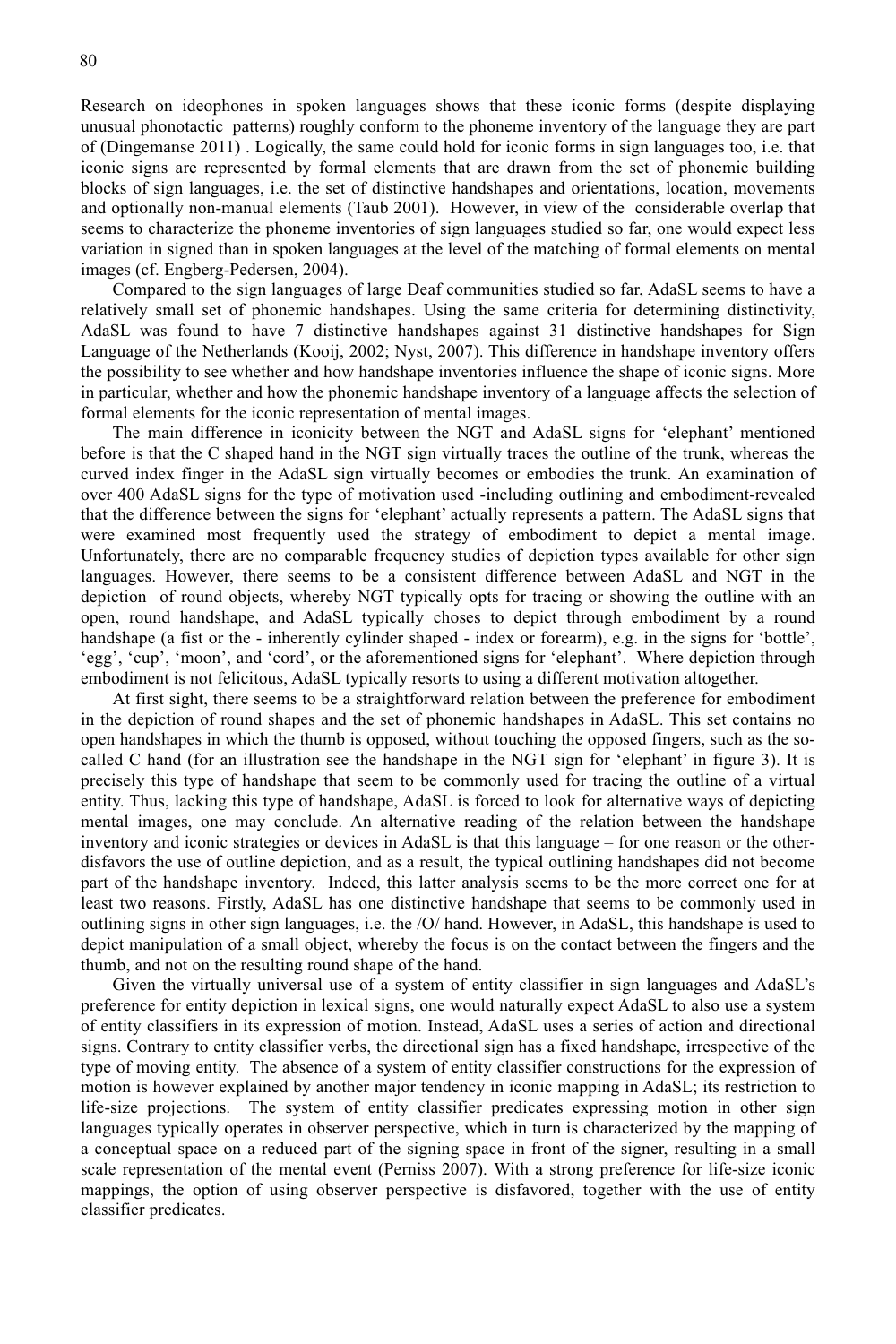#### **3. Conclusion**

AdaSL is one of the first African sign languages to be studied in depth. This sign language, which evolved locally in the setting of an unusually long history of an unusually high incidence of deafness, displays a striking divergence from the linguistic patterning found in the sign languages of large Deaf communities. One of these striking patterns is found in the expression of intransitive motion, where AdaSL does not make us of the virtually universal system of entity classifier, using a series of verbal signs instead. The serial verb structure is indirectly shaped by various characteristic features of the sociolinguistic setting. Firstly, the surrounding dominant spoken language Akan, itself using a variety of serial verb constructions expressing motion, is likely to have provided the serial verb blueprint for AdaSL. Secondly, despite a preference for entity depiction in lexical signs, the restriction to life-size iconic mappings in AdaSL, rules out the option of using observer perspective and hence the extensive system of entity classifier predicates that are found in most sign languages.

AdaSL was the first full-fledged sign language found to not make use of a system of entity classifier predicates to express intransitive motion. In addition, the restrictions on iconicity in AdaSL shed new light on the interaction of iconicity and sublexical structure in sign languages. It is beyond doubt that the African continent, with its rich diversity in signing communities in rural and urban setting, using sign languages of local and foreign origin, has many more insights to contribute to the typology of sign languages, as well as to Africanistics.

#### **References**

- Dingemanse, Mark. 2011. "The Meaning and Use of Ideophones in Siwu." Radboud Universiteit, Nijmegen.
- Engberg-Pedersen, Elisabeth. 2004. "Review of Language From the Body: Iconicity and Metaphor in American Sign Language, by Sarah F. Taub." *The Linguistic Review*.
- Jirou, G. 2000. Mémoire de maîtrise de Sciences du Langage. Université Paris VIII "Analyse descriptive du parler gestuel de Mbour (Sénégal)." Université Paris VIII.
- Kooij, E Van der. 2002. "Phonological categories in Sign Language of the Netherlands: The role of phonetic implementation and iconicity." Universiteit Leiden.
- Martini, Mariana, and Marta Morgado. 2008. *DICIONÁRIO ESCOLAR DE LÍNGUA GESTUAL GUINEENSE*.
- Nyst, Victoria. 2007. *A descriptive analysis of Adamorobe Sign Language (Ghana)*. Utrecht: LOT.
- ———. 2010. "Sign languages in West Africa." In *Sign languages- A Cambridge language survey*, ed. Diane Brentari. Cambridge: Cambridge University Press, p. 405–432.
- Nyst, Victoria, Kara Sylla, and Moustapha Magassouba. 2012. "Deaf signers in the Dogon, a rural area in Mali." In *Sign languages in village communities: Anthropological and linguistic insights*, eds. Ulrike Zeshan and Conny de Vos. Berlin: Mouton de Gruyter.
- Perniss, PM. 2007. "Space and iconicity in German sign language (DGS)."
- Pinsonneault, Dominique. 1999. *Lexique des signes utilisés par les sourds au Mali*. Bamako: Editions Donniya.
- Schembri, A. 2003. "Rethinking 'classifiers' in signed languages." *… on classifier constructions in sign languages*.
- Schmaling, Constanze. 2000. 72 Africa *Maganar Hannu, Language of the Hands: a descriptive analysis of Hausa Sign Language*. Internatio. Hamburg: Signum.
- Schmaling, Constanze H. 2011. "Dictionaries of African Sign Languages: An Overview." *Sign Language Studies* 12(2): 236–278.
- Taub, SF. 2001. "Language from the body: Iconicity and metaphor in American Sign Language."
- Zwitserlood, IEP. 2003. "Classifying hand configurations in Nederlandse Gebarentaal (Sign Language of the Netherlands)."